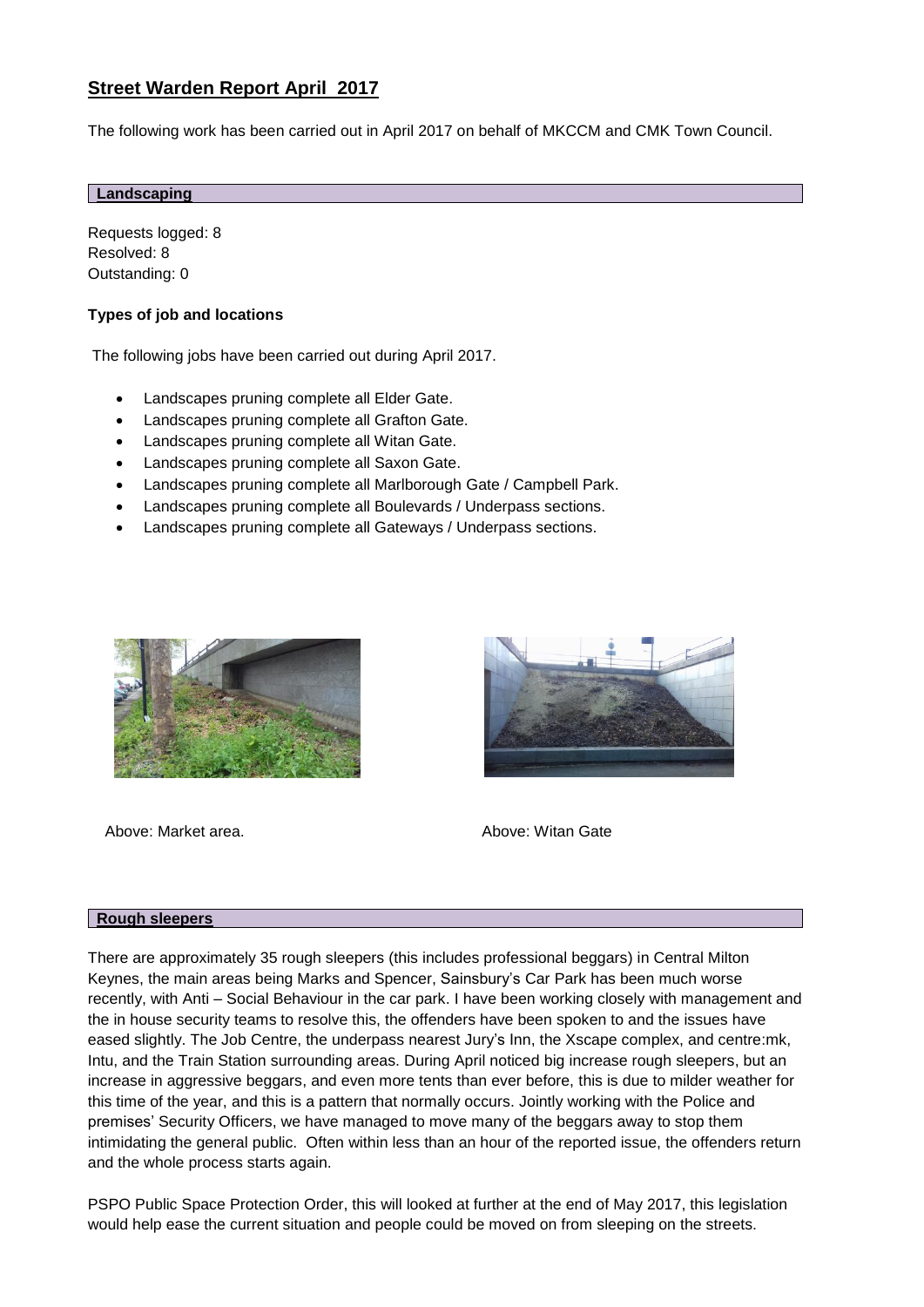The bus arrived in CMK on the 21<sup>st</sup> April, and will be fully operational when the bust project group and the board of trustees can arrange for a permanent location for it to be parked and the project can commence once land ownership has been agreed.

Tents & Bedding and unsightly belongings, when you see these items in underpass sections or on the paths, I am unable to request the removal of these at the moment, even if items are unattended, because the situation is that these people need support and are at risk, and by taking items away is making their situation even worse, I do feel when the Bus project is fully operational this will ease the situation that you see at street level, when the homeless board the bus, and working in partnership with the Winter Night Shelter this will enable up to 32 people to gain help and support, further information will develop in May 2017.

### **Highways and Maintenance**

Requests logged: 6 Resolved: 6 Outstanding: 0

- Damaged road barriers in all Boulevards still an unsightly issue, won't be removed.
- Damaged Porte-Cochere op Iceland boarded up but waiting full repair.
- Community Clean contractors continue with phase 2 of painting railings and barriers in all Boulevards, this time frame are over 35 week period, working in partnership with Ringway.
- Porte-Cochere refurbishments continue in North Row.
- Another request for the whole bus lane both sides Midsummer Boulevard near the Point to be inspected again this road is in very poor condition and concerns me.
- Street column repaired Argos location.
- Path inspections Station Square pending for further works.
- Underpass sections all that lead to Station Square paths for inspection.
- All Underpass section Campbell Park entrance for inspection.
- Road surface for inspection again entrance Church Of The Cornerstone.





Above: Waiting repair near Jaipur. Above: for another inspection near Xscape.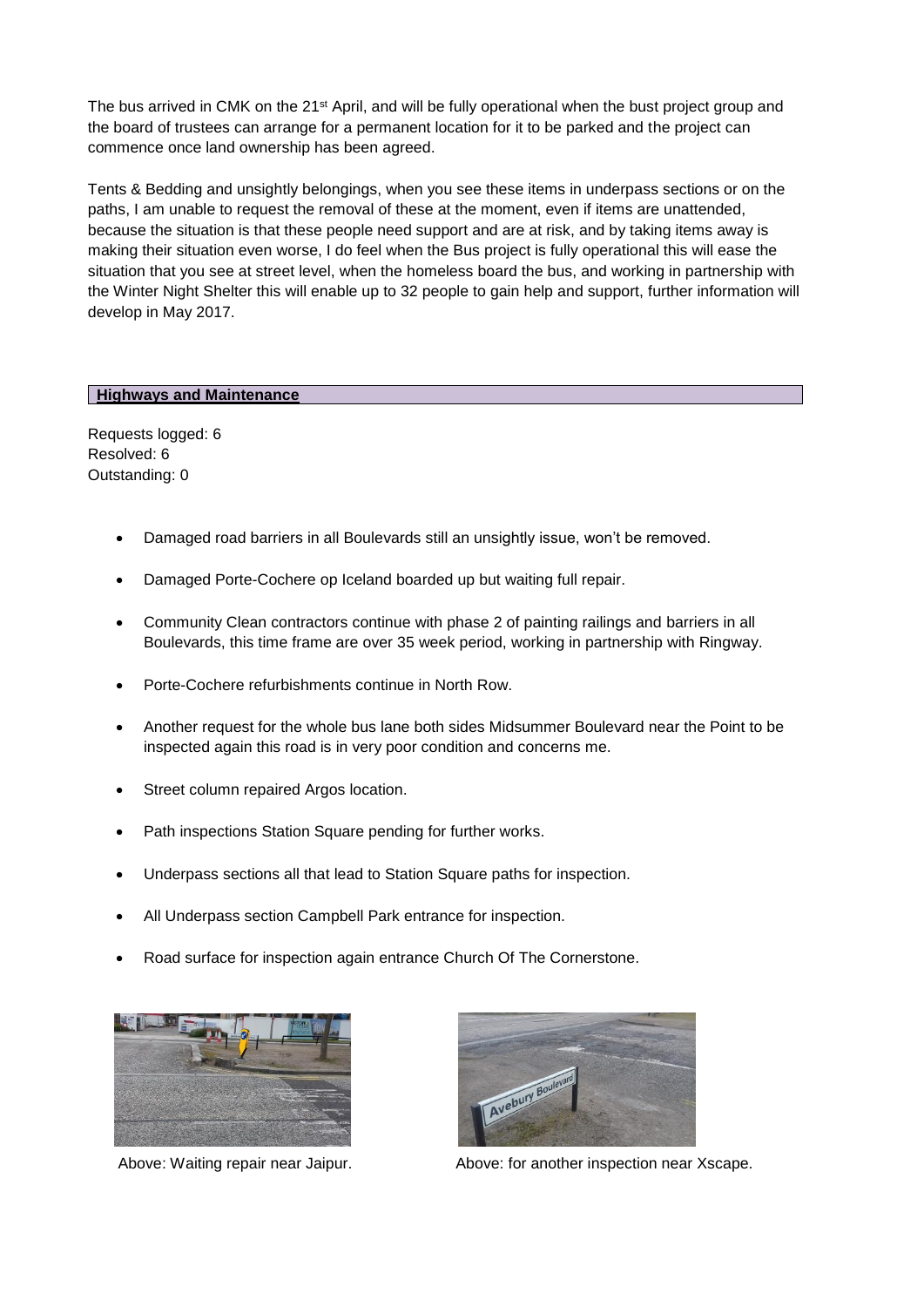Requests logged: 19 Resolved: 19 Outstanding: 0

## **Types of job and locations**

- Trolleys collected across Central Milton Keynes.
- During April Serco beat sweepers have been weeding and sweeping paths as an additional clean of CMK, these areas are much improved.
- Pest control issues at the rear of Greggs Bakers Elder Gate, large rodents in this location, this has been reported to MKC.
- North  $12^{th}$  &  $13^{th}$  still have issues with bulky waste which is cleaned daily, CCTV would be a great option to catch offenders, but this isn't available due to budget restraints.
- Serco continue to clean up the mess that rough sleepers leave in the landscaped areas, this additional work includes picking up lots of needles and human faeces, staff also face intimidation and threats within most of these underpasses.
- Six separate issues of Fly-Tipping with evidence have been removed from North & South Rows; this is with MKC Enforcement teams.
- The mirrors in the underpass Midsummer we are waiting for these to be cleaned, this is not the responsibility of Serco, this is down to the Arts Council to arrange these for cleaning, often this does not happen, and the location looks woeful, I have arranged for the Arts Council who don't clean it in line with the proposed agreement at the start of the project who will direct and make payment for Serco to actually put this on a street cleansing schedule so this isn't over seen in future. This area still isn't clean and I am working on getting this resolved this week ending  $7<sup>th</sup>$ May.

#### **Butt bins**

In April I have noticed a decline in people disposing of cigarette waste incorrectly, some bins have been damaged by homeless & aggressive beggars, this situation is being monitored. No fixed penalty notices have been issued in April 2017. If there are issues of cigarettes not being disposed of correctly in certain areas, it has been highlighted to building facilities managers who issue internal emails to their staff reminding of the need to use the bins provided.



Above: Butt Bin Acorn House. Above: Litter in Midsummer.

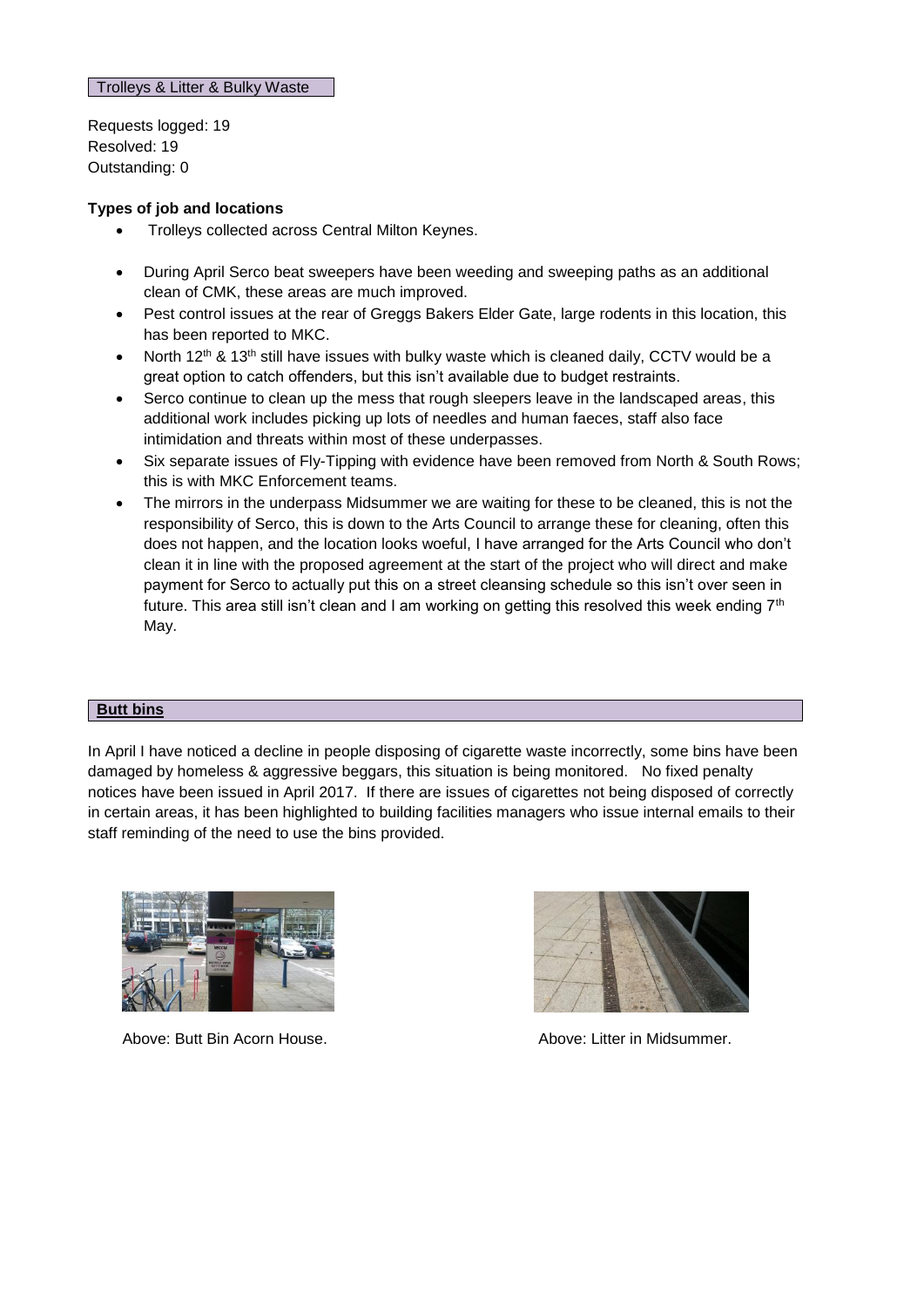#### **Graffiti**

Requests logged: 49 Resolved: 49 Outstanding: 0

These jobs were logged at various dates during April most of these are smaller tags normally, but lately larger tags have been visible. See pictures below. Some tags are marker pen sized. Please note a graffiti tag is the offender's personalised signature.





Above:Campbell Park Above: Argos loctaion.

## **Love Where You Live events**

The Love Where You Live events include litter picks, street furniture painting, weeding.

- 20<sup>th</sup> April
- 25th May
- $\bullet$  22<sup>nd</sup> June
- 27<sup>th</sup> July (24 Hour event 10am until 10am the following day)
- 21<sup>st</sup> September
- 26<sup>th</sup> October
- 14<sup>th</sup> December (Santa Hat Special)

#### **Engagement with residents**

- I continue to work with Hilarie Bowman on the launch of a Neighbourhood Watch schemes for Central Milton Keynes. We are working with a new Thames Valley Officer and we hope to launch this project at the end of May and still no signage.
- Meeting with the Hub Management and security teams with the Police, and residents, rough sleepers and begging issues have started in this location again, other areas have increased also, and this is on an ongoing concern.
- Residents from Campbell Park and North 12th attended LWYL Love Where You Live.
- Residents in South Row near the approach to the Xscape underpass have been complaining again about cyclists on the path, I have again reported this to Thames Valley Police.
- Meetings with Bob Stones during the April period of increased litter issues in the play park, after further investigation this play area is only getting one litter pick per month as scheduled by Serco, an increased litter pick has been requested to ease this problem, at this popular site.
- LWYL Love Where You Live was well ended with 28 volunteers in attendance the group walked from McDonalds Midsummer to Hub and back collecting 25 bags of recyclables, the next event is on the 25<sup>th</sup> May at the frontage of Exchange House & CBX Midsummer more details to follow.
- Residents and business groups supported MKC & Serco & Ringway Highways in a spring clean of paths and landscapes at frontage of Intu Midsummer, this was well attended and we supported and attended this event on this occasion.